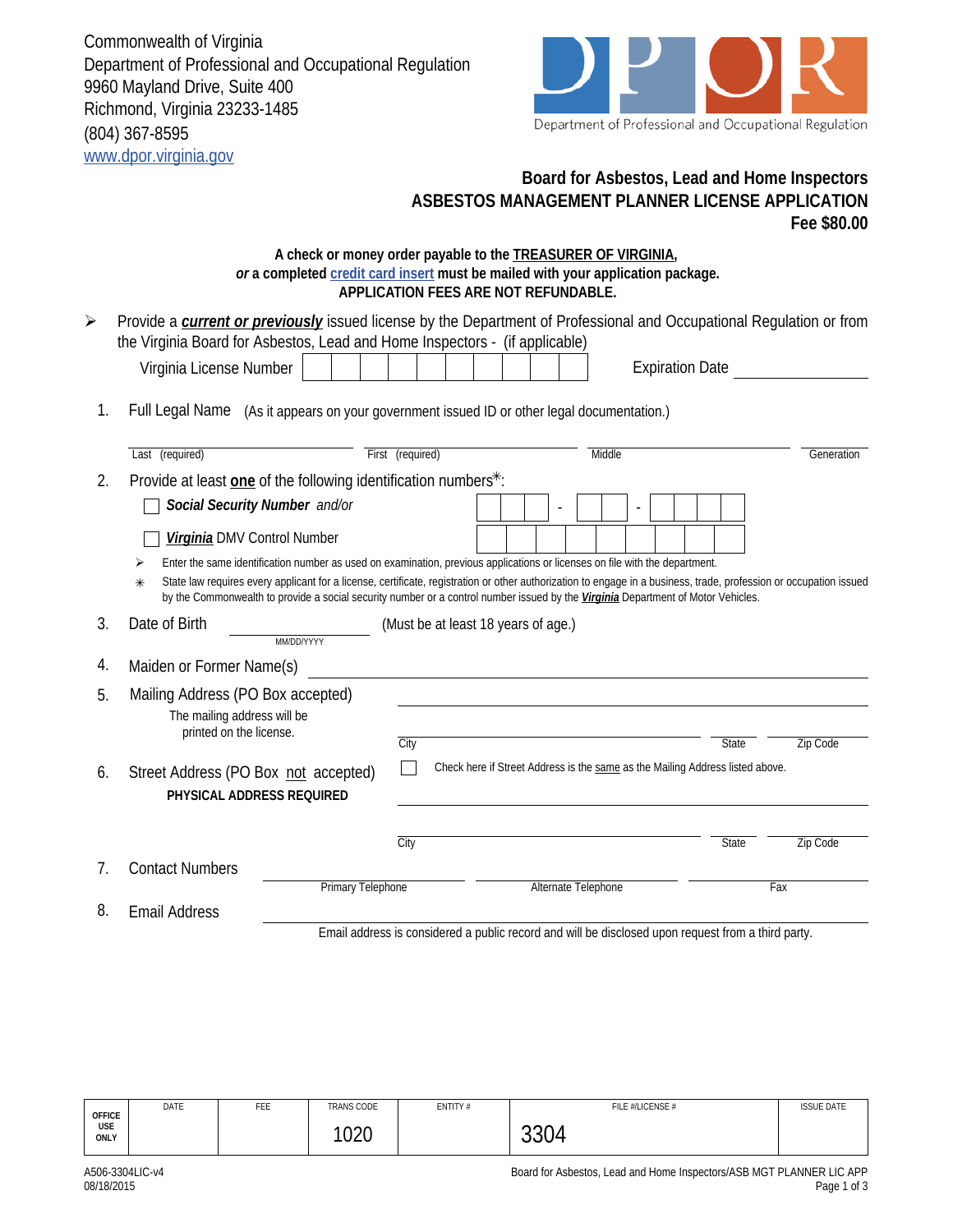- 9. *Asbestos Management Planner* Provide the following information for Training, Education and Experience:
	- Have you successfully completed an EPA/AHERA or Board approved initial accredited *asbestos management planner* training program and all subsequent EPA/AHERA or Board-approved refresher accredited *asbestos management planner* training programs? A.

| ۰.<br>× |  |
|---------|--|
|         |  |

- If yes, attach a copy of the training course completion certificate showing successful completion of the programs. Yes  $\Box$
- B. Which of the following experience and/or education requirements have you met to qualify for this license type?
	- Hold a Bachelor's degree in engineering, architecture, industrial hygiene, physical science or a related field and shall have a minimum of (6) six months experience
	- Hold a Bachelor's degree in engineering, architecture, industrial hygiene, physical science or a related field and shall have completed a minimum of (5) five management plans
	- Hold an Associate's degree in engineering, architecture, industrial hygiene, physical science or a  $\mathbb{R}^n$ related field and shall have a minimum of (12) twelve months experience
	- Hold an Associate's degree in engineering, architecture, industrial hygiene, physical science or a  $\Box$ related field and shall have completed a minimum of (10) ten management plans

Hold a High School diploma and shall have a minimum of (24) twenty-four months experience  $\perp$ 

- *Required Attachments: Attach a completed Education Verification Application and an Experience Verification Application.* Hold a High School diploma and shall have completed a minimum of (15) fifteen management plans
- 10. Do you hold a current or expired environmental remediation license, certification or registration issued by any jurisdiction (excluding Virginia)?
	- No  $\Box$
	- Yes  $\Box$  If yes, complete the following table and attach an original Certification of Licensure/Letter of Good Standing $\bullet$  from each jurisdiction.

| State/Jurisdiction | License, Certification or Registration Number | <b>Expiration Date</b> |  |  |
|--------------------|-----------------------------------------------|------------------------|--|--|
|                    |                                               |                        |  |  |
|                    |                                               |                        |  |  |
|                    |                                               |                        |  |  |

- Certifications of Licensure/Letter of Good Standing, prepared by the state board or regulatory body must include: 1) the license/ certification/registration number; 2) the initial date of licensure; 3) the expiration date of the license or renewal fee; 4) the means of obtaining licensure (i.e. exam, reciprocity, etc.) and 5) all closed disciplinary actions resulting in a violation or undetermined finding.  $\bullet$
- 11. Have you ever been subject to a **disciplinary action** taken by any (including Virginia) local, state or national regulatory body?
	- No  $\Box$

 $Yes \Box$  If yes, complete the Disciplinary Action Reporting Form.

- Have you ever been convicted or found guilty, regardless of the manner of adjudication, in any jurisdiction of the United States of any **felony**? *Any plea of nolo contendere shall be considered a conviction.* 12.
	- No  $\Box$
	- Yes  $\square$ If yes, complete the Criminal Conviction Reporting Form.